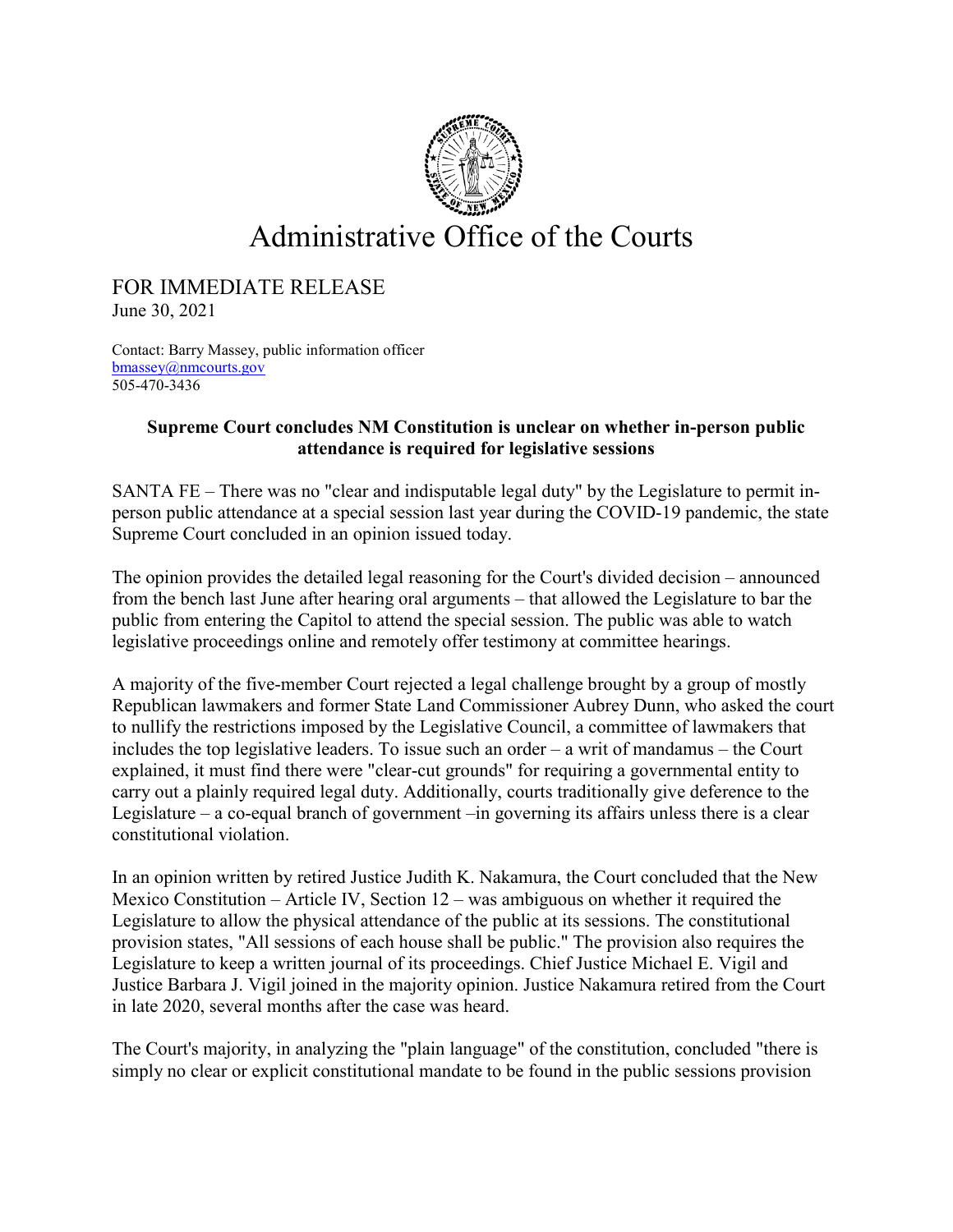that would justify mandamus relief in the form of 'judicial nullification' of the attendance restrictions imposed by the Council's directive."

Constitutions in New York and Wisconsin, unlike New Mexico, contain language that "makes plain the public's right to physically attend legislative proceedings," the Court's majority noted. Additionally, there were competing dictionary definitions of the term "public" at the time of the New Mexico Constitution's adoption. The Court wrote that "arguably the most prominent" of the definitions of public is that something is generally "known or notorious." An alternative definition is that public means something is open or accessible.

"Nothing in the textual language of the public sessions provision clearly conveys the drafters' intent to provide the public with a right of in-person attendance at legislative sessions," the Court's majority concluded.

To decide the case, the majority explained, the Court need not go beyond legal arguments by those challenging the restrictions, including their "ultimately unconvincing plain-language, *textual* analysis of the term 'public.'" The majority declined, on its own initiative, to go beyond the arguments of the parties and undertake a more expansive historical analysis to interpret the constitution provision.

"We conclude without hesitation that judicial guidance on the intended meaning of the term 'public' as used in Article IV, Section 12 must await the proper case or controversy," the Court's majority wrote.

The Court rejected arguments that the special session's attendance restrictions deprived New Mexicans of a due process right to participate in the legislative process. Previous federal and state court rulings, the Court explained, do not recognize a due process right to attend legislative sessions. The majority also concluded that state statutes gave the Council the authority to establish restrictions on public attendance at the special session during the pandemic. Under the law, the Council is responsible for the "safety, care and preservation" of Capitol buildings and grounds.

"The Legislature's inclusion of the word *safety* materially alters the equation because that term, when used in relation to buildings or property, readily encompasses the safety of those who occupy or visit a building," the Court's majority reasoned.

In a dissenting opinion, Justices C. Shannon Bacon and David K. Thomson concluded that the state Constitution "limits the Legislature's authority to exclude the public from individually attending the sessions in person." However, the justices wrote that "based on the facts of this case, online or virtual access exceeds the constitutional minimum required" by the provision mandating House and Senate sessions "be public."

"The 'public clause' of Article IV, Section 12 is a limitation on the authority of the Legislature," the justices wrote in their dissent. "Therefore, construed with a modicum of common sense, 'public' must be read broadly to limit the Legislature's ability to lock and bar the doors of the Capitol in a manner that minimizes citizen participation."